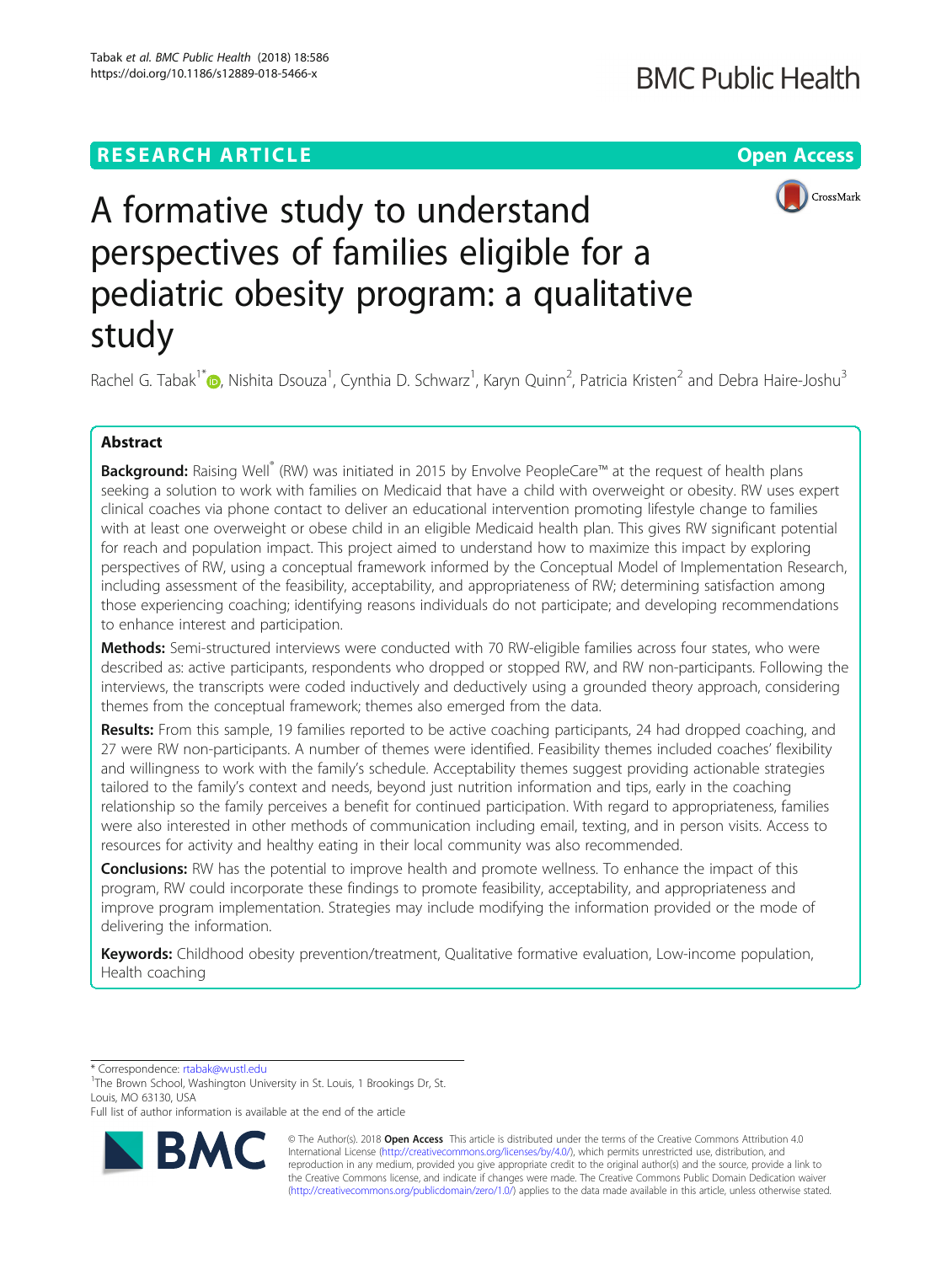# Background

Obesity is prevalent among children and adolescents in the United States  $[1-5]$  $[1-5]$  $[1-5]$ . Excess adiposity adversely affects children during childhood  $[6–14]$  $[6–14]$  $[6–14]$ , and can predispose children to chronic health conditions when they become adults [[6,](#page-5-0) [7](#page-5-0), [15,](#page-5-0) [16](#page-5-0)]. This is particularly true for children from low-income families, such as those served by Medicaid (a safety net health insurance program in the United States) [[17](#page-5-0)–[20](#page-6-0)]. Interventions to promote healthy eating and activity behaviors, which can be disseminated and implemented widely, are needed to enhance reach and sustainability. To bridge this gap between research and practice, an industry-academic partnership was developed to bring the best available evidence on behavior change into real-world practice [[21](#page-6-0), [22\]](#page-6-0).

The industry partner, Envolve PeopleCare™, launched the Raising Well® (RW) program in 2015 at the request of health plans seeking a solution to work with families on Medicaid that have a child with overweight or obesity. Envolve PeopleCare is a subsidiary of Centene Corporation, one of the largest Medicaid Managed Care providers, via state health plans, in the US. RW is currently offered in seven states and provides telephonic health coaching with a dietitian or exercise specialist to help caregivers improve the nutrition and activity behaviors of the child with overweight or obesity. RW works with parents to create a supportive home environment where healthy lifestyle changes can occur, and is based on motivational interviewing, and therefore is driven by participant goal selection. Many states mandate that the health plans address pediatric obesity. This gives RW significant potential for reach and population impact as the program is gradually being expanded to more states.

Implementation science explores not only the intervention (in this case, RW), but also the implementation strategies used to put the intervention in place within a practice setting (in this case, Envolve PeopleCare) [\[23](#page-6-0)]. Furthermore, implementation science distinguishes between intervention outcomes (e.g., child health behaviors) and other important outcomes. Proctor et al. lay out a model, which defines implementation outcomes as the "effects of deliberate and purposive actions to implement new treatments, practices, and services" [\[24\]](#page-6-0). These include service outcomes (e.g., number of RW calls completed) and implementation outcomes (e.g., acceptability, feasibility, and appropriateness of RW) [[25](#page-6-0)]. Feasibility can be defined as the extent to which RW fits well and is useful for eligible families, and the extent to which they are able to carry out the program; acceptability as the perception that RW is agreeable, palatable, or satisfactory; and appropriateness as fit, relevance, or compatibility of RW for eligible families. As described in the model by Proctor et al., implementation outcomes function as indicators of the implementation success and as indicators of implementation processes. To improve practice and inform future interventions with this population, the academic partners developed a formative research study guided by implementation science [[26](#page-6-0)].

The goal of this formative study was to evaluate the intervention (RW) and the aspects of the multicomponent implementation strategy in terms of three implementation outcomes: acceptability, feasibility, and appropriateness [[25\]](#page-6-0).

# Methods

The study population included the caregivers of children eligible for the RW pediatric obesity program in four states (Florida, Louisiana, Missouri, and New Hampshire). To be eligible for RW, a child must be enrolled in an included health plan, be between 2 and 18 years old, and be overweight or obese (body mass index (BMI) ≥85th percentile). Purposive sampling was used so that participants represented different levels of engagement with RW based on administrative data: 1) current coaching families, 2) families who dropped coaching, 3) families who declined coaching, and 4) those who were not able to be contacted by a health coach. In Florida, families that could not be reached by the RW coaches (group 4) were not recruited for the current study, as data saturation with group 4 respondents had already been reached. In addition, Missouri had only recently started offering RW at the time of this study, and therefore only a small number of MO members were eligible for this study; only members listed as current participants in RW in Missouri were recruited. Upon speaking with respondents during their interviews, it became apparent that the administrative data categorization for the respondent's engagement level in RW differed from the interview participant's own perspective of their level of engagement, so respondents were organized into three groups based on their reported engagement (see Table [1\)](#page-2-0). The first group, active participants, included those who were currently enrolled in RW and those who had been previously enrolled and completed the program (RW participants). Those who had initiated health coaching and subsequently dropped the program or stopped participating in RW (e.g., stopped answering calls) were the second group (dropped). Non-participants included those who declined to participate in RW, those who reported not receiving any communication about the program, and those who were not able to recall whether they had participated in RW (RW non-participants).

Eligible families were sent an outreach mailing that included a recruitment flyer. Following the outreach mailing, interviewees were contacted via telephone by trained interviewers; verbal consent was obtained before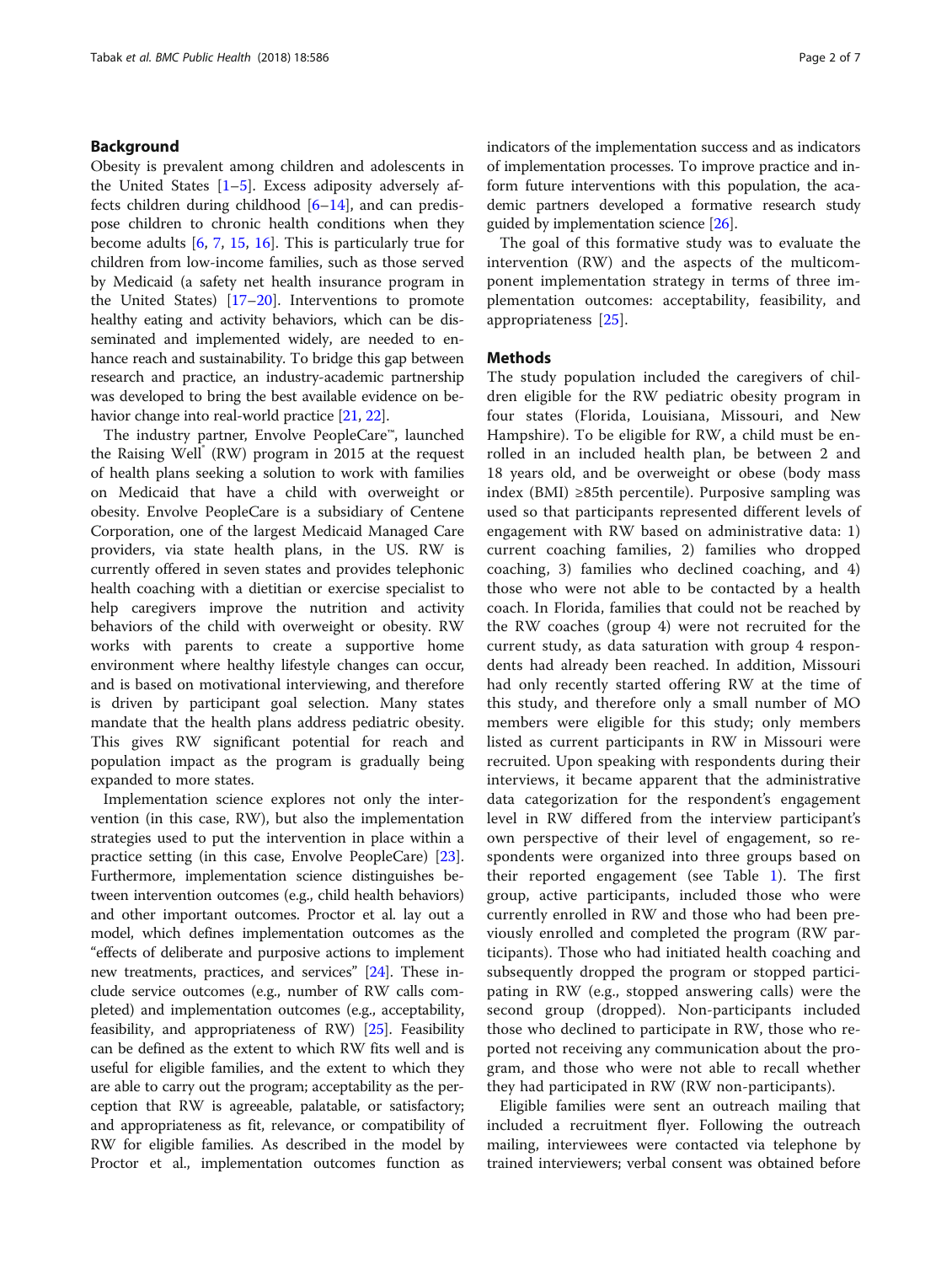| State         | Eligible participants | Members contacted | Total interviewed | RW participants | Dropped RW | RW non-participants |
|---------------|-----------------------|-------------------|-------------------|-----------------|------------|---------------------|
| Louisiana     | 434                   | 99                |                   |                 |            |                     |
| Missouri      | 23                    | 14                |                   |                 |            |                     |
| Florida       | 392                   | 55                |                   |                 | Q          | 10                  |
| New Hampshire | 197                   | 179               | 28                |                 |            |                     |
| Total         | 1046                  | 347               | 70                | 19              | 24         |                     |

<span id="page-2-0"></span>Table 1 Participants, dropped, and non-participants of interviewees in the RW program across states

beginning the interview. Calls were conducted between March 2016 and December 2016. Interviews were conducted in Spanish and English. Participants were encouraged to speak openly, and reassured that Washington University in St. Louis was a third-party unaffiliated with the RW program and that interviewee responses would not affect the status of a family in the RW program or their insurance status. Participants received a \$25 gift card for their time. The study protocol was approved by the Human Research Protection Office at Washington University in St. Louis.

The semi-structured interview guide was developed using the implementation framework developed by Procter et al. [\[25\]](#page-6-0), and included open-ended questions and probes to assess: program perceptions; knowledge gained and goal-setting within the program; behavior change resulting from RW; whether or not the respondent would recommend the program to others; and recommendations regarding changes to the program. Participants were also invited to share any specific concerns they had with the program. Data saturation was determined when new data collected was repeating perspectives expressed previously, with no new data emerging [\[27](#page-6-0), [28](#page-6-0)].

Phone interviews were recorded for transcription purposes. Interview transcripts were imported into NVivo 10 and coded using deductive focused coding techniques [\[28](#page-6-0)]. A draft code book was developed from the interview guide and informed by the implementation outcomes framework developed by Proctor et al. [[25\]](#page-6-0) Feasibility, acceptability, and appropriateness were selected as the relevant implementation outcomes. The research team then coded several interviews to observe the appropriateness of initial codes and to incorporate emerging themes. The code book was iterated twice. Data in the interview transcripts were coded for positive, negative, and/or neutral responses such that positive, negative, and/or neutral perspectives on a theme were all included. All interviews were double coded. Further refinement of the themes was completed after all interviews had been coded. All qualitative analyses were conducted in NVivo 10 and Microsoft Excel.

# Results

There were 70 interviews conducted across the four states; the number of eligible members, members

contacted, and members per group and per state are summarized in Table 1. The active participants group (RW participants), dropped or stopped RW group (dropped), and the group of non-participants (RW nonparticipants) included 19, 24, and 27 respondents, respectively. Of the 21 interviews that were conducted in Florida, 12 were in Spanish; the remainder of the interviews were conducted in English. The average length of an interview was 8.72 min.

Table [2](#page-3-0) shows the themes within the implementation outcomes as well as the number of participants, dropped, and non-participants that discussed these themes and illustrative quotes.

#### Feasibility

The implementation outcome feasibility included the themes call scheduling and call frequency, with similar frequency of discussion between participants and nonparticipants. RW participants agreed that a program benefit was a coach that accommodated the family's schedule (e.g., evening calls). However, families found it difficult to engage in RW if they felt their coach did not call at the scheduled time, missed scheduled calls, or called at inconvenient times (e.g., during dinner, while they were at the store, while they were at work); this was more common among respondents who dropped or stopped RW. With regard to call frequency, bi-weekly calls were preferred.

# Acceptability

The majority of the themes were related to the outcome acceptability. These included: content/tailoring/goals, making changes, providing cues to action, coaching relationship, and resources/referral(s). RW participants found coaching content such as actionable strategies, tailored to their family and its context, to be most useful, as opposed to standard nutrition information, which was regarded as redundant. An important issue related to the content of RW was the tailoring of the recommendations provided by the health coach to the family and the family's context (e.g., financial situation, cultural context, neighborhood built environment, environment within the home). RW participants who described a positive experience with RW felt the program was tailored to their family and were able to provide specific information they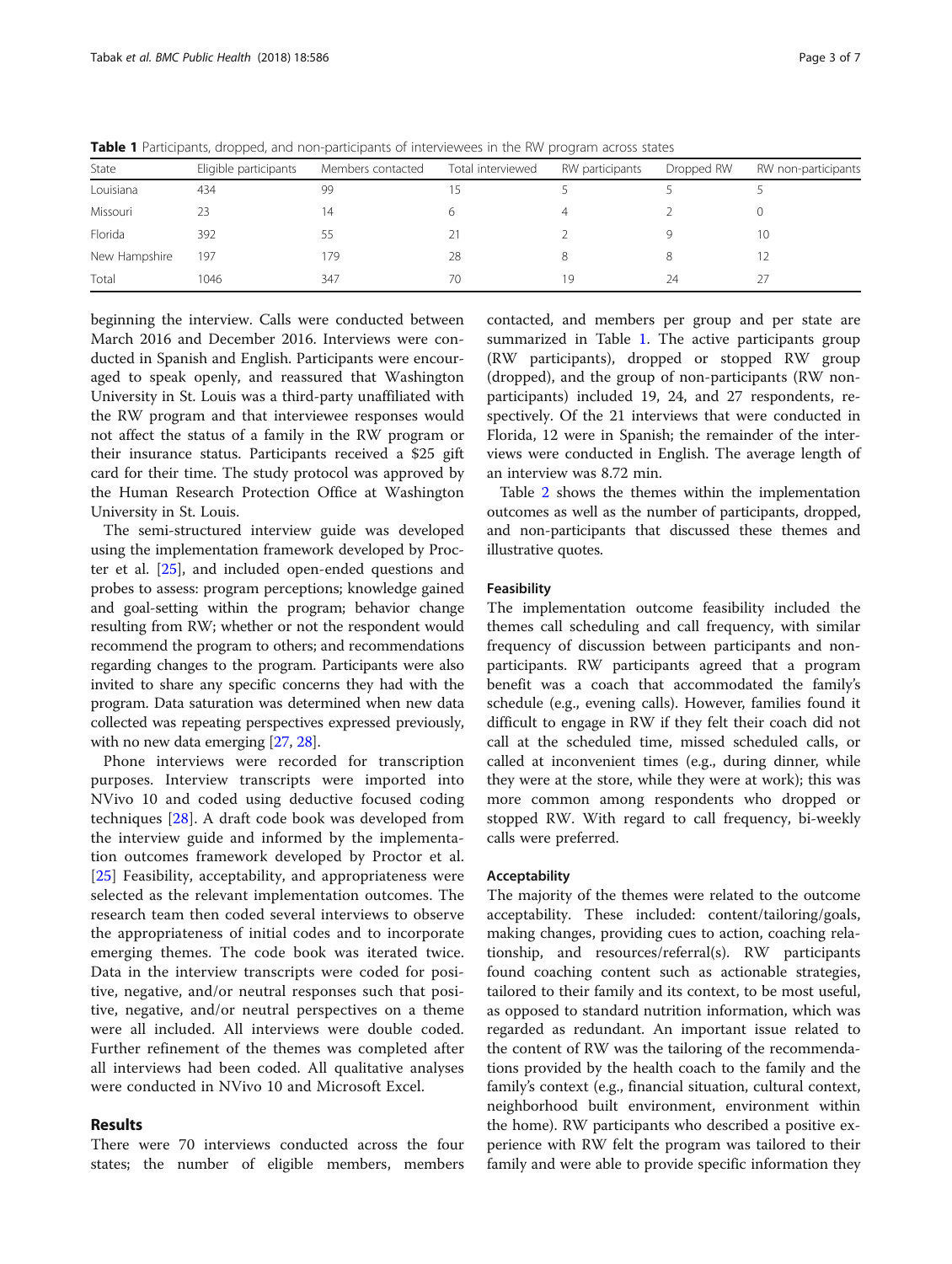<span id="page-3-0"></span>

| Table 2 Implementation outcomes identified among RW participants, dropped, and non-participants |  |  |  |  |  |
|-------------------------------------------------------------------------------------------------|--|--|--|--|--|
|-------------------------------------------------------------------------------------------------|--|--|--|--|--|

| Implementation Theme<br>outcome |                                   | Quote                                                                                                                                                                                                                                                                                                                                                                                                                                                                                               |    |                | Participants Dropped RW Non-participants |
|---------------------------------|-----------------------------------|-----------------------------------------------------------------------------------------------------------------------------------------------------------------------------------------------------------------------------------------------------------------------------------------------------------------------------------------------------------------------------------------------------------------------------------------------------------------------------------------------------|----|----------------|------------------------------------------|
| Feasibility                     | Call Scheduling                   | "She was very accommodating too, coz usually<br>I'm not home during the day. I'm home<br>like at night. I'm just on vacation this week from<br>school, so"                                                                                                                                                                                                                                                                                                                                          | 8  | 12             | 3                                        |
|                                 | Scheduling accommodations         | "Um, I only talked to them twice, because they<br>never called when they were supposed to."                                                                                                                                                                                                                                                                                                                                                                                                         | 8  | 12             | 2                                        |
|                                 | Call Frequency                    | "no they weren't over bearing but they didn't call<br>too much or not enough. I think they spread it<br>nicely, so I think didn't feel like I was overwhelmed."                                                                                                                                                                                                                                                                                                                                     | 6  | 6              | 3                                        |
| Acceptability                   | Content/ Advice                   | "Oh the dietitian that called and she wanted to<br>you know see if um, it was a while ago, it was at<br>least six months ago and you know and she just<br>basically wanted to see if I wanted to discuss you<br>know any, if I needed any advice on what I'm<br>feeding my daughter basically nutrition,"                                                                                                                                                                                           | 14 | 22             | 5                                        |
|                                 | Goal-setting                      | "I can remember making goals, but I can't<br>remember exactly. I think one of the goals was<br>uh drinking more water for both of us and<br>which we have done, I mean that's all we drink<br>in between. I have coffee in the morning and<br>she sometimes will have a coffee in the morning,<br>but most of the time she's straight up water<br>all day."                                                                                                                                         |    | $\overline{4}$ | 2                                        |
|                                 | Making Changes                    | "Yep, yeah, he cut down - We're down to I<br>think it was, twowe're down to like two sugary<br>drinks a week,  and eating out, that's like once<br>every two weeks. So that's, y'know, it kinda<br>made him aware as well, too."                                                                                                                                                                                                                                                                    | 12 | 9              | 1                                        |
|                                 | Tailored recommendations          | "Yeah, I think,  especially during this that first<br>call kinda got to know, like, what how when<br>and what times we eat, and what Tony's schedule<br>is even at school. Um, what times he eats at<br>school. And then, also just activities and when<br>are kind of, his weekly schedule is. So, I think it<br>would be helpful for her to give more advice of,<br>maybe how to implement more things. That would<br>be (takes a breath in)  easy and not hard on our<br>schedules, at least to" | 11 | 13             | $\overline{2}$                           |
|                                 | Coach Relationship                | "She's actually been a wonderful support system."                                                                                                                                                                                                                                                                                                                                                                                                                                                   | 11 | 14             | 2                                        |
|                                 | Providing cues to action          | "That is really, yeah that's also good, it gives,<br>sometimes it's used as a reminder, you know like<br>a reminder or like you know like are you doing this,<br>are you following up on this."                                                                                                                                                                                                                                                                                                     | 5  | 3              | 1                                        |
|                                 | Resources/ Referrals              | "no, I think she was really good, coz she also<br>offered you know, if we needed to talk to<br>what was like it a exercise or fitness person that<br>they have, too. you know, so she offered some<br>other things, too."                                                                                                                                                                                                                                                                           | 12 | 6              | 5                                        |
|                                 | Mailed resources                  | "Yes, she offered to have other people to contact<br>me, and I said no. She offered to send packages out,<br>and um to give us ideas of what to feed her, exercise<br>events, but well, yeah."                                                                                                                                                                                                                                                                                                      | 12 | 6              | $\overline{4}$                           |
|                                 | Appropriateness Constraints/Reach | "We, we go through some crises here. So, sometimes 9<br>l just can'ttake a call."                                                                                                                                                                                                                                                                                                                                                                                                                   |    | 12             | 17                                       |

had learned, articulate goals they had set, and describe examples of changes they made from being in the program. Those who had dropped RW reported they had not set goals or could not remember the goals they had set. Behavioral changes reported included drinking more water and paying attention to portion size. Even when they did not feel the information provided by the coach was particularly useful or relevant, some RW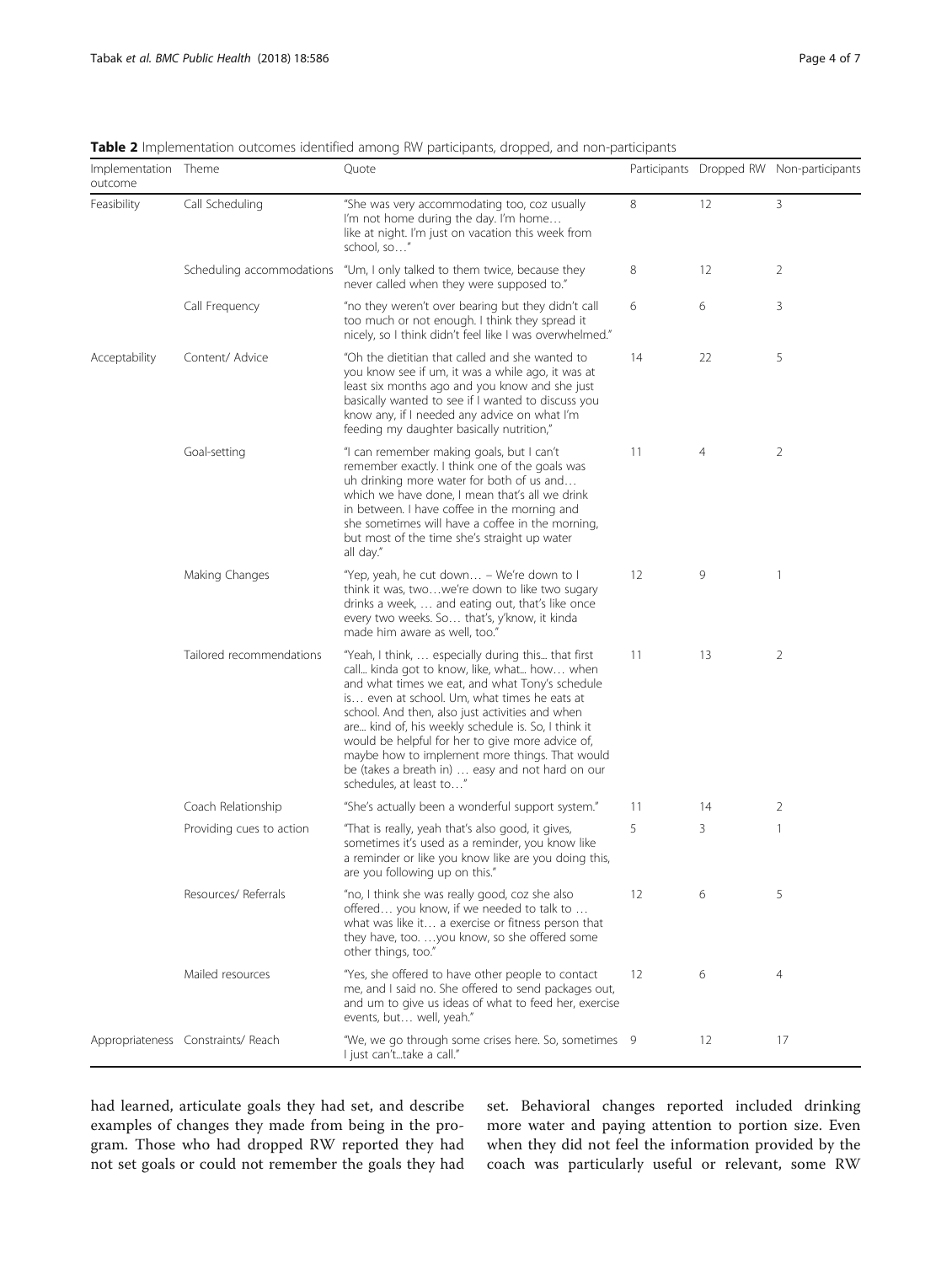participants felt that the coaching calls and the regular engagement of talking with a health coach served as a cue to action, supporting their behavior change efforts. Reporting that information was not tailored or was redundant was more common among respondents who dropped or stopped RW.

RW participants did appreciate when coaches were able to provide referrals. A benefit of the RW program nested within the Envolve PeopleCare organization is access to other professionals, such as an exercise specialist, as member needs become apparent. In addition to referrals, there was a positive response by some respondents to educational materials the coaches were able to send by mail. Respondents thought it would be helpful to receive materials, particularly child-friendly recipes. It is important to note that while respondents mention alternate communication channels (e.g., mail, email, website, smartphone applications), they only expressed interest in the channel the family already used, and were not interested in using a new channel. This suggests channels offered to families be flexible and tailored to the family's communication preferences.

Overall, RW participants valued supportive, caring relationships with their coach. Some of the coaching interaction required significant assessment from the participants, and if this was perceived as excessive, it could interfere with the coaching relationship (i.e., if respondents perceived the interaction to be more like a list of questions, than a program for their child), whereas efforts on the part of the coach to get to know the family were greatly appreciated. Another aspect of the coaching relationship participants appreciated was when the coach engaged directly with the child, so the respondent did not feel like a mediator.

# Appropriateness

Within appropriates, constraints/reach was an important theme. The families participating in RW had many stressors in their lives (e.g., financial issues, childcare), which took precedence over healthy eating and activity. Part of tailoring RW to families requires awareness of these important issues so they can be taken into account and working with the family where they are.

# **Discussion**

This evaluation of a childhood obesity program with families enrolled in Medicaid, which focused on feasibility, acceptability, and appropriateness provided important insights. Respondents stated they wanted information tailored to their family and their family's context, which goes beyond generic nutrition information [[29\]](#page-6-0). As the RW program is based on motivational interviewing, goal setting is an important component of the program; however, as identified in the acceptability

themes, many respondents who dropped or stopped RW were not able to articulate the goals they set as part of RW. It is possible they did not set goals in the program or the goals were not particularly salient to the family, perhaps related to appropriateness for families with significant barriers related to social determinants of health [[30,](#page-6-0) [31\]](#page-6-0). Attention to participant goal selection is also supported by research suggesting the benefits of intrinsic motivation, underpinned by Selfdetermination Theory [[32\]](#page-6-0). Intrinsic motivation is contrasted with extrinsic motivators such as monetary or material incentives. Selecting goals which are of importance to the participant can build intrinsic motivation, and perhaps prevent dropout, as RW participants who described a positive experience with RW were able to articulate goals they had set as part of RW. Other intervention studies and reviews have found that family-based approaches and use of tailoring can lead to greater benefits in childhood obesity prevention and treatment [\[33](#page-6-0)–[40](#page-6-0)]. This is particularly important for families with low income  $[17]$  $[17]$ , and is supported by other studies looking at parent perspectives [[41\]](#page-6-0).

Scheduling issues and the ability to incorporate multiple family members also arose as important feasibility and appropriateness findings. The families served by RW face a number of challenges in terms of access to communication, which can include changing residence (and phone numbers), issues with paying cell phone bills (which can lead to the phone service being cut off until the bill is paid), and reaching the maximum number of minutes allowed for use in a month before the month has ended; these challenges can make it hard to stay in touch with and serve this population. Attention to such implementation factors can improve future intervention efforts and the overall program expertise for future participants [[25](#page-6-0), [26](#page-6-0), [42](#page-6-0)–[44\]](#page-6-0).

Positive aspects of the current RW program can be emphasized while aspects perceived less positively by those who dropped or stopped RW (e.g., issues with scheduling, content perceived as redundant, limiting questions to those required to understand the family context) can be refined to improve the overall program experience. Further, understanding respondent perspectives of the implementation outcomes can be informative for those seeking to implement obesity prevention and treatment interventions or to work with families like those eligible for RW.

This study has limitations worth noting. While the respondents were dispersed across the country, only four states were represented. This study also included only members eligible for the RW program, but did not include the perspectives of the health coaches delivering RW. Further, though some respondents were included in the current study that RW coaches had not been able to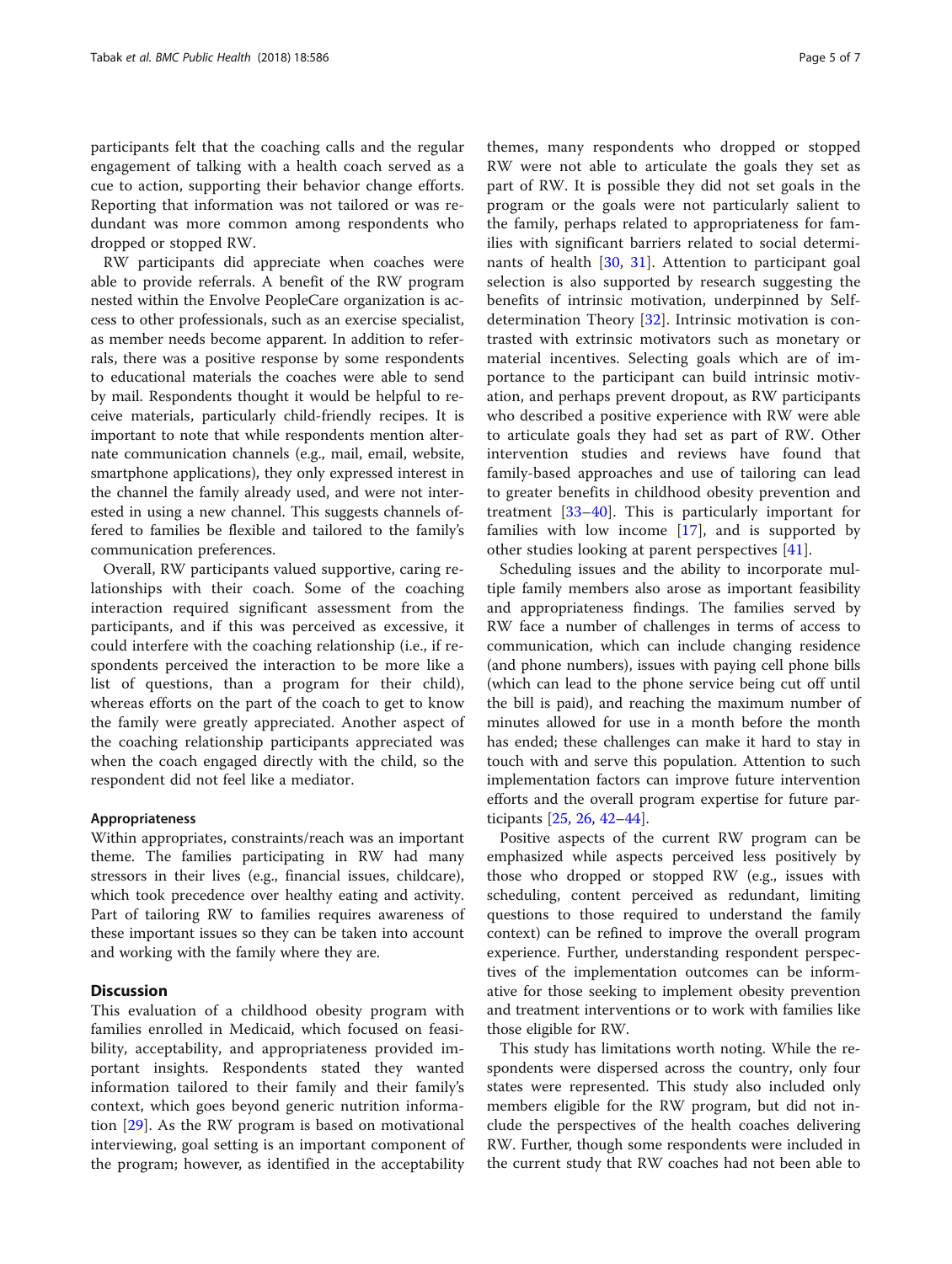<span id="page-5-0"></span>contact, this was a small number of participants, suggesting the perspectives of this population may be underrepresented. However, data saturation was reached, in this group (i.e., those RW coaches were unable to contact), when outreach to this group was stopped. This study is also limited in that it only solicits the perspectives of respondents, to identify potential changes to the program, but does not test alternate interventions, to determine whether these changes might enhance program uptake, adherence, and/or effectiveness; future research should evaluate these factors.

# Conclusions

This study provides valuable perspectives from families eligible for an obesity prevention/treatment program for children enrolled in Medicaid. These perspectives address the feasibility, acceptability, and appropriates of the program. Future research could incorporate these perspectives to interventions in this population to determine if program perceptions and program efficacy are improved.

#### Abbreviations

BMI: Body mass index; RW: Raising well

#### Acknowledgements

Monti Urnek, Lisa Gibson, New Hampshire Healthy Families, Louisiana Healthcare Connections, Home State Health, and Sunshine Health.

#### Funding

This project was funded by Centene Corporation. This publication was also made possible by Grant Number 1P30DK092950 from the National Institute of Diabetes and Digestive and Kidney Diseases (NIDDK), and its contents are solely the responsibility of the authors and do not necessarily represent the official views of the NIDDK.

#### Availability of data and materials

The datasets generated and/or analyzed during the current study are not publicly available due to the inability to de-identify the qualitative data, but are available from the corresponding author on reasonable request with appropriate protection of human subjects plans and approvals in place.

#### Authors' contributions

RGT and CDS supervised data collection and analysis. RGT and ND participated in data analysis. RGT, CDS, and DHJ designed and managed the study. All authors (RGT, CDS, ND, KQ, PK, and DHJ) contributed to interpretation of results and critically revised the manuscript. All authors read and approved the final manuscript.

#### Ethics approval and consent to participate

Participants provided verbal consent before beginning an interview and recording, which was documented in a database. This protocol was approved by the Institutional Review Board at the Human Research Protection Office at Washington University in St. Louis.

#### Competing interests

RGT, CDS, ND, and DHJ receive funding from Centene Corporation, and KQ and PK are employed by Envolve PeopleCare, a subsidiary of Centene Corporation.

#### Publisher's Note

Springer Nature remains neutral with regard to jurisdictional claims in published maps and institutional affiliations.

#### Author details

<sup>1</sup>The Brown School, Washington University in St. Louis, 1 Brookings Dr, St Louis, MO 63130, USA. <sup>2</sup> Envolve PeopleCare, 20 Batterson Park Road, Farmington, CT 06032, USA. <sup>3</sup>The Brown School and The School of Medicine, Washington University in St. Louis, 1 Brookings Dr, St. Louis, MO 63130, USA.

#### Received: 27 September 2017 Accepted: 16 April 2018 Published online: 02 May 2018

### References

- Ogden CL, Carroll MD, Lawman HG, et al. Trends in obesity prevalence among children and adolescents in the United States, 1988-1994 through 2013-2014. JAMA. 2016;315(21):2292–9.
- 2. Fryar CD, Carroll MD, Ogden CL. Prevalence of underweight among children and adolescents aged 2–19 years: United States, 1963–1965 through 2007– 2010 2012. NCHS: Publications and Information Products: Health E-Stats 2016. 2016. [https://www.cdc.gov/nchs/data/hestat/obesity\\_child\\_13\\_14/](https://www.cdc.gov/nchs/data/hestat/obesity_child_13_14/obesity_child_13_14.htm) [obesity\\_child\\_13\\_14.htm](https://www.cdc.gov/nchs/data/hestat/obesity_child_13_14/obesity_child_13_14.htm). Accessed 10 July 2017.
- 3. Skinner AC, Perrin EM, Skelton JA. Prevalence of obesity and severe obesity in US children, 1999-2014. Obesity (Silver Spring). 2016;24(5):1116–23.
- 4. Cheung PC, Cunningham SA, Naryan KM, Kramer MR. Childhood obesity incidence in the United States: a systematic review. Child Obes. 2016;12(1):1–11.
- 5. Ogden CL, Carroll MD, Fryar CD, Flegal KM. Prevalence of obesity among adults and youth: United States, 2011–2014. NCHS Data Brief, no 219. Hyattsville: National Center for Health Statistics; 2015. [https://www.cdc.gov/](https://www.cdc.gov/nchs/data/databriefs/db219.pdf) [nchs/data/databriefs/db219.pdf](https://www.cdc.gov/nchs/data/databriefs/db219.pdf).
- 6. Steinberger J, Daniels SR, Hagberg N, et al. Cardiovascular health promotion in children: challenges and opportunities for 2020 and beyond: a scientific statement from the American Heart Association. Circulation. 2016;134(12): e236–55.
- 7. Federal Interagency Forum on Child and Family Statistics. America's Children: Key National Indicators of Well-Being. 2015. [https://www.childstats.](https://www.childstats.gov/pdf/ac2015/ac_15.pdf) [gov/pdf/ac2015/ac\\_15.pdf.](https://www.childstats.gov/pdf/ac2015/ac_15.pdf) Accessed 10 July 2017.
- 8. Li L, Perez A, Wu LT, Ranjit N, Brown HS, Kelder SH. Cardiometabolic risk factors among severely obese children and adolescents in the United States, 1999-2012. Child Obes. 2016;12(1):12–9.
- 9. Skinner AC, Perrin EM, Moss LA, Skelton JA. Cardiometabolic risks and severity of obesity in children and young adults. N Engl J Med. 2015;373(14): 1307–17.
- 10. Ayonrinde OT, Olynyk JK, Marsh JA, et al. Childhood adiposity trajectories and risk of nonalcoholic fatty liver disease in adolescents. J Gastroenterol Hepatol. 2015;30(1):163–71.
- 11. Lai CC, Sun D, Cen R, et al. Impact of long-term burden of excessive adiposity and elevated blood pressure from childhood on adulthood left ventricular remodeling patterns: the Bogalusa heart study. J Am Coll Cardiol. 2014;64(15):1580–7.
- 12. Dabelea D, Mayer-Davis EJ, Saydah S, et al. Prevalence of type 1 and type 2 diabetes among children and adolescents from 2001 to 2009. JAMA. 2014; 311(17):1778–86.
- 13. Koebnick C, Black MH, Wu J, et al. High blood pressure in overweight and obese youth: implications for screening. J Clin Hypertens (Greenwich). 2013; 15(11):793–805.
- 14. Shay CM, Ning H, Daniels SR, Rooks CR, Gidding SS, Lloyd-Jones DM. Status of cardiovascular health in US adolescents: prevalence estimates from the National Health and nutrition examination surveys (NHANES) 2005-2010. Circulation. 2013;127(13):1369–76.
- 15. Ajala O, Mold F, Boughton C, Cooke D, Whyte M. Childhood predictors of cardiovascular disease in adulthood. A systematic review and meta-analysis. Obes Rev. 2017;18(9):1061-70.
- 16. Jago R, Mendoza JA, Chen T, Baranowski T. Longitudinal associations between BMI, waist circumference, and cardiometabolic risk in US youth: monitoring implications. Obesity (Silver Spring). 2013;21(3):E271–9.
- 17. Lim J, Davison KK, Jurkowski JM, et al. Correlates of resource empowerment among parents of children with overweight or obesity. Child Obes. 2017; 13(1):63–71.
- 18. Pan L, Freedman DS, Sharma AJ, et al. Trends in obesity among participants aged 2–4 years in the special supplemental nutrition program for women, infants, and children—United States, 2000–2014. MMWR Morb Mortal Wkly Rep. 2016;65:1256–60.
- 19. Frederick CB, Snellman K, Putnam RD. Increasing socioeconomic disparities in adolescent obesity. Proc Natl Acad Sci U S A. 2014;111(4):1338–42.